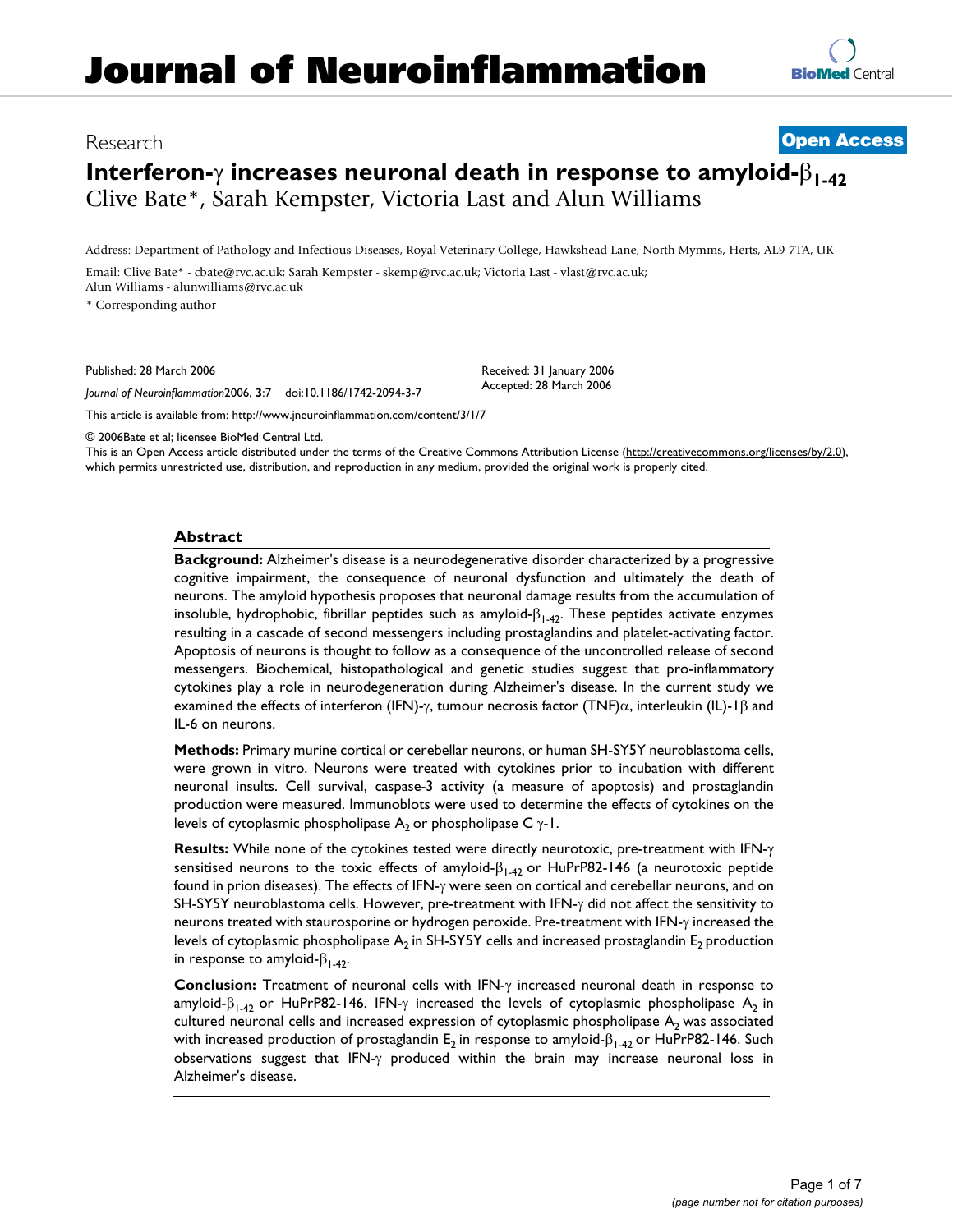# **Background**

Alzheimer's disease (AD) is a neurodegenerative disorder characterized by progressive cognitive impairment as a consequence of neuronal dysfunction and loss. The amyloid hypothesis maintains that the neuronal dysfunction and death that give rise to the clinical symptoms of AD are caused by the accumulation of fibrils consisting of amyloid-β peptides [1]. These peptides are formed following the cleavage of the amyloid precursor protein by γ-secretases [2], and depositions of amyloid-β peptides are a component of the senile plaques found in diseased brains [3]. The neuronal loss that occurs in AD has been modelled *in vitro* by incubating neurons with specific peptides derived from the amyloid-β protein [4]. The neuronal injury induced by these peptides includes characteristics of apoptosis such as chromatin condensation and DNA fragmentation [5].

In AD, amyloid deposits containing fibrillar amyloid-β peptides frequently co-localise with inflammatory cells strongly suggesting that the deposits of amyloid-β stimulate a chronic inflammatory process [6]. Genetic studies have identified polymorphisms in the genes of some inflammatory cytokines as risk factors for AD [7] suggesting that cytokine production within the brain may influence neuropathogenesis. While the effects of cytokines on astroglial cells within the brain are well reported, less is known about the direct effects of individual cytokines on neurons. In the current study we report that pre-treatment with interferon (IFN)-γ significantly increased the sensitivity of neurons to the toxic effects of amyloid- $\beta_{1-4}$ . The increased sensitivity of IFN-γ treated neurons to amyloid- $\beta_{1-42}$  correlated with increased expression of cytoplasmic phospholipase  $A_2$  (cPLA<sub>2</sub>) in neuroblastoma cells and increased prostaglandin production in response to exogenous amyloid- $β<sub>1-42</sub>$ . These results are consistent with prior observations that uncontrolled activation the  $cPLA_2$ / cyclo-oxygenase (COX) pathway by amyloid- $\beta_{1-42}$  leads to neuronal death [8].

# **Methods**

# *Cell lines*

The human neuroblastoma cell line SH-SY5Y was grown in RPMI-1640 medium supplemented with 2 mM glutamine, standard antibiotics (100 U/ml Penicillin, 100 µg/ml Streptomycin) and 2% fetal calf serum (FCS). For toxicity studies cells were seeded at  $3 \times 10^4$  cells per well in 48 well plates, treated with cytokines and allowed to adhere overnight before use. After 24 hours, different concentrations of peptides, staurosporine or hydrogen peroxide were added. Cell viability and/or prostaglandin  $E_2$ content were determined after a further 24 hours.

#### *Primary neuronal cultures*

Primary cortical neurons were prepared from embryonic day 15.5 mice as previously described [9]. Neuronal progenitors were seeded at 500,000 cells per well in 48 well plates in RPMI-1640 supplemented with 2 mM glutamine, standard antibiotics and 10% FCS. After 2 hours, cultures were washed and subsequently grown in neurobasal medium containing 2 mM glutamine and B27 components (Invitrogen, Paisley, UK). Primary cerebellar neurons were prepared from the brains from newborn mice pups following dissection of the cerebellum, removal of the meninges and cell dissociation as previously described [9]. Neuronal progenitors were plated in 10% FCS for 2 hours, and then grown in neurobasal medium containing glutamine and B27. In both these neuronal cultures, medium was supplemented with 5 mM L-leucine methyl ester to reduce the numbers of contaminating microglial cells. After 7 days, cultures were treated with cytokines for 24 hours before the addition of neurotoxins/peptides. Caspase-3 activity was measured 24 hours after the addition of neurotoxins using a flourometric immunosorbent enzyme assay kit as per the manufacturer's instructions (Roche Diagnostics, Lewes, UK). Results are expressed as fluorescent units which are proportional to caspase-3 activity. For toxicity assays medium was replaced 48 hours after the addition of neurotoxins/ peptides and cell viability was determined after another 48 hours (4 days after the addition of neurotoxins/peptides).

### *Peptides*

A peptide corresponding to amino acids 1 to 42 of the amyloid-β protein (amyloid- $β<sub>1-42</sub>$ ) and a control peptide (amyloid- $\beta_{42-1}$ ) were obtained from Bachem (St Helens, UK). Peptides containing amino acid residues 82 to 146 of the human PrP protein (HuPrP82-146) corresponding to a PrP fragment found in certain prion-infected human brains [10], a control peptide containing the same amino acids in a scrambled order (HuPrP82-146scrambled) were a gift from Professor Mario Salmona (Mario Negri Institute, Milan).

### *Cell viability assays*

To determine cell survival, cultures were treated with WST-1 (Roche Diagnostics Ltd, Lewes, UK) for 3 hours and optical density was read on a spectrophotometer at a wavelength of 450 nm. WST-1 is cleaved to formazan by mitochondrial dehydrogenases and the amount of dye formed correlates to the number of metabolically active cells. Percentage cell survival in cultures was calculated by reference to untreated cells incubated with WST-1  $(100\%)$ .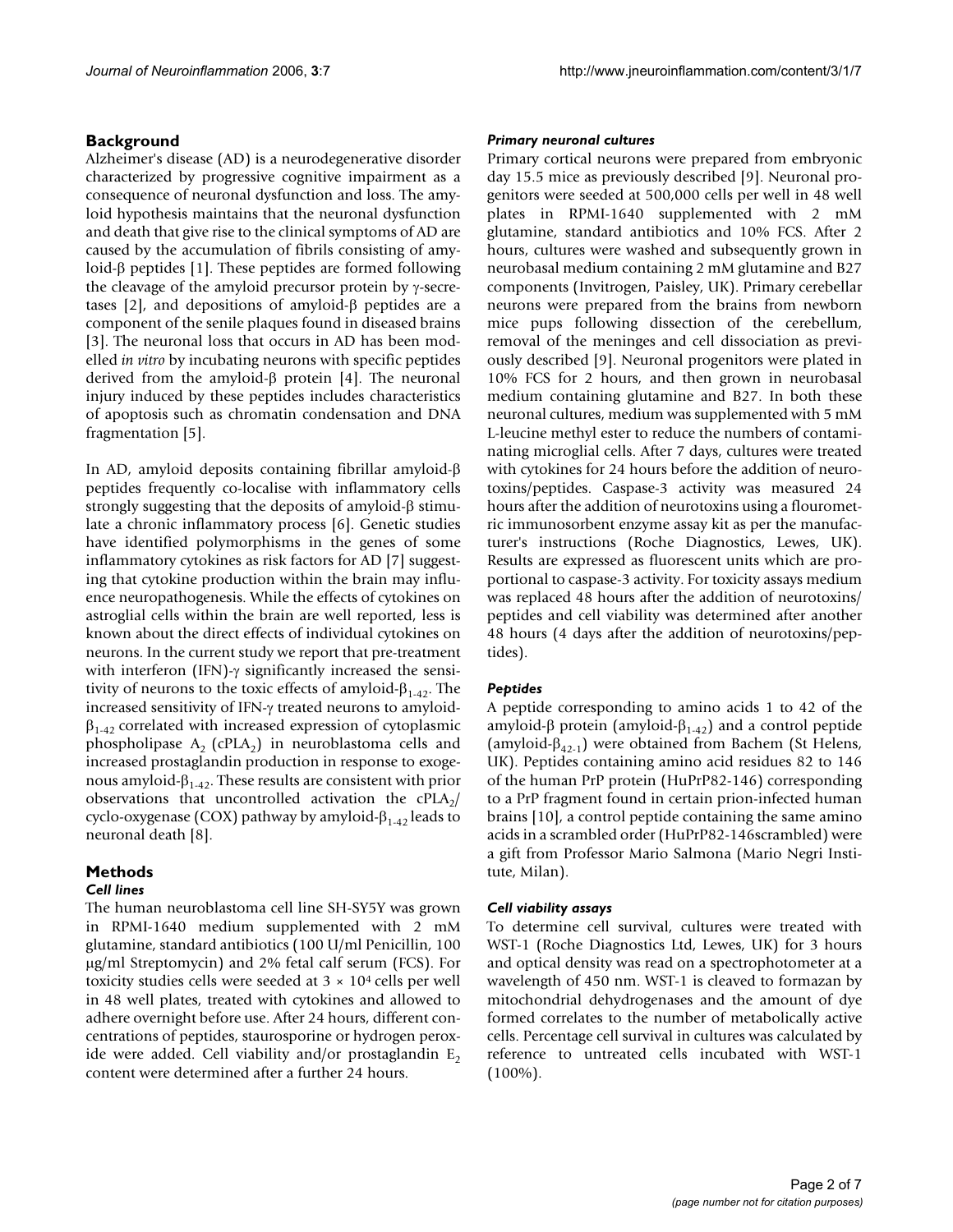



# **Pre-treatment with IFN- incubated with IFN- incubated with amy local of neurons in neurons in neurons in the survival of neurons in the survival of neurons**  $\mathbf{F}$

**Pre-treatment with IFN-**γ **reduces the survival of neurons incubated with amyloid-**β**1-42**. The survival of primary cortical neurons pre-treated with 1 ng/ml TNFα, IL-1β, IL-6 or IFN-γ prior to the addition of 10  $\mu$ m amyloid-β<sub>1-42</sub> (shaded bars) or 10 µm amyloid- $\beta_{42-1}$  (open bars). Values shown are the mean percentage cell survival from triplicate experiments repeated 3 times ( $n = 9$ ),  $\pm$  standard deviation  $(SD)$ . \*\* = Neuronal survival significantly less than untreated neurons incubated with amyloid- $β<sub>1-42</sub>$  (p < 0.05).

#### *Cellular lysates*

SH-SY5Y neuroblastoma cells were lysed in an extraction buffer containing 10 mM Tris-HCl, pH 7.8, 100 mM sodium chloride, 10 mM EDTA, 0.5% Nonidet P-40, 0.5% sodium deoxycholate and 2 mM phenylmethylsulphonylflouride at  $1 \times 10^6$  cells per ml. Protein content was determined using a BCA kit (Pierce, Cramlington UK) and protein concentrations standardised. 20 µl samples were analysed via PAGE or blotted onto a PVDF membrane. Where appropriate, dilutions of lysates were made prior to blotting. Blots were probed with monoclonal antibodies (mabs) to cPLA<sub>2</sub> or phospholipase C (PLC) $\gamma$ -1 (Upstate, Milton Keynes, UK) and developed with an anti-mouse IgG-alkaline phosphatase conjugate followed by BCIP/ NBT (Sigma).

#### *Prostaglandin E2 assay*

Analysis of total prostaglandin  $E<sub>2</sub>$  levels was performed using an enzyme-immunoassay kit Amersham Biotech (Amersham, UK).



# Figure 2

**The IFN-**γ**-induced sensitization of neurons to amyloid-**β**1-42 is dose-dependent**. The survival of primary cortical neurons pre-treated with different concentrations of IFN- $\gamma$  prior to the addition of 10  $\mu$ m amyloid- $\beta_{1-42}$  ( $\bigcirc$ ) or 10  $\mu$ m amyloid-β<sub>42-1</sub> (<sup>•</sup>). Values shown are the mean percentage cell survival from triplicate experiments repeated 3 times  $(n = 9)$ ,  $\pm$  SD.

#### *Drugs*

Recombinant murine TNFα, IL-6, IL-1β, IFN-γ were supplied from (R&D systems, Abingdon, UK). Human IFNwas obtained from (Sigma, Poole, UK).

### *Statistical analysis*

Comparison of treatment effects were carried out using one and two way analysis of variance techniques as appropriate. *Post hoc* comparisons of means were performed as necessary.

#### **Results**

# *Pre-treatment with IFN-*γ *reduces the survival of cortical neurons incubated with amyloid-*β*1-42*

Preliminary studies examined the effects of varying concentrations of murine cytokines (0.01 to 10 ng/ml) on the survival of primary murine cortical neurons. We were unable to detect any significant reduction in the survival of neurons following culture with any of the following recombinant murine cytokines; TNF-α, IL-1β, IL-6, or IFN-γ. Similarly, none of the recombinant cytokines affected the survival of cerebellar neurons, or the survival of the SH-SY5Y neuroblastoma cells. Amyloid- $β_{1-42}$ caused a dose-dependent reduction in the survival of neu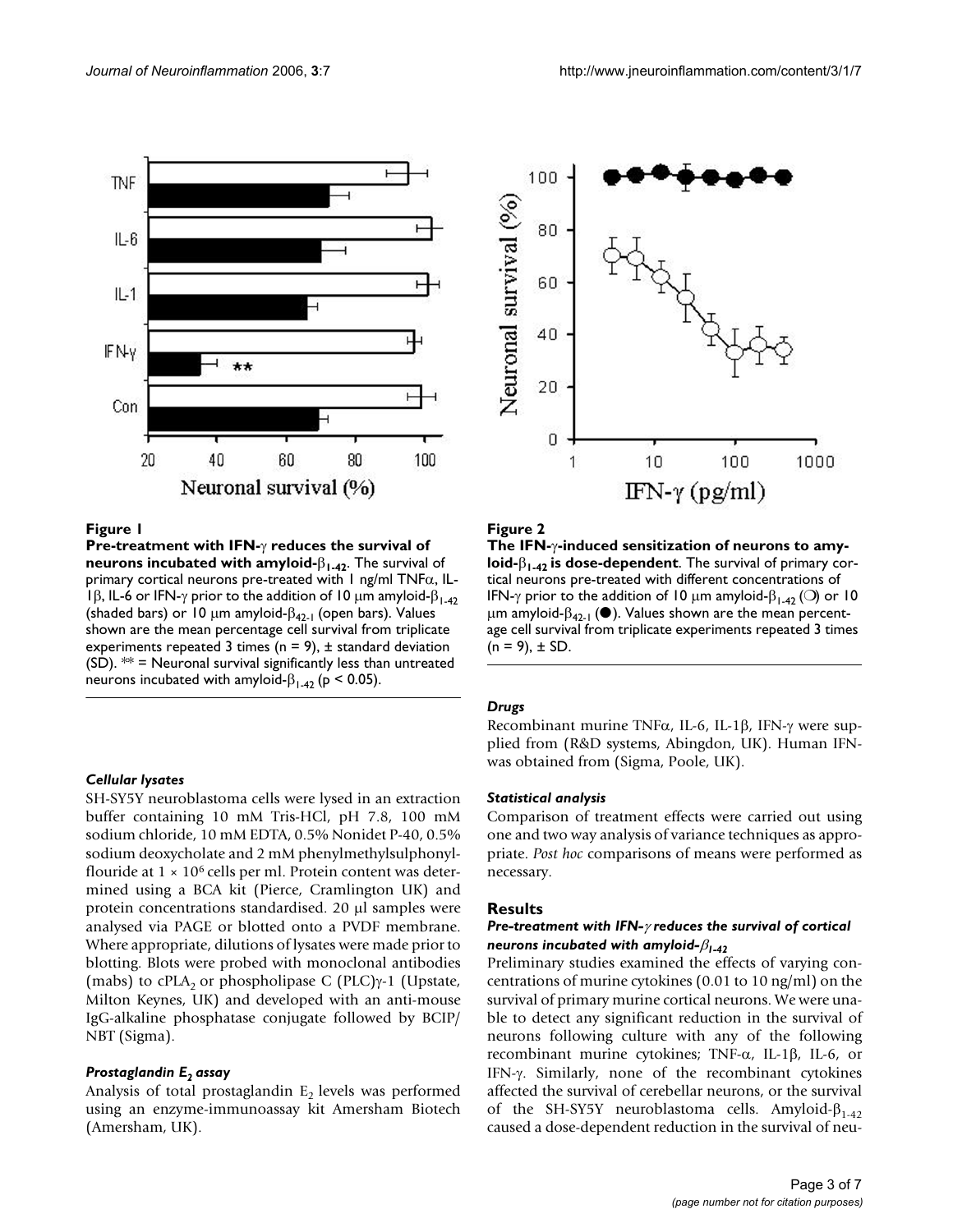**Table 1: Treatment with IFN-**γ **reduces neuronal survival following incubation with amyloid-**β**1-42. SH-SY5Y cells or primary neuronal cell cultures were pre-treated with IFN-**γ **(1 ng/ml) for 24 hours prior to the addition of amyloid-**β **peptides as shown. Cell survival was determined using the WST-1 test after 24 hours (cell lines) or 4 days (primary neuronal cultures). Each value is the mean percentage cell survival ± SD from triplicate experiments repeated 3 times (9 observations). \*\* = Neuronal survival significantly less than untreated neurons incubated with amyloid-**β**1-42 (p < 0.05).**

| <b>Cell Type</b>          | % Neuronal Survival     |                |                         |               |  |
|---------------------------|-------------------------|----------------|-------------------------|---------------|--|
|                           | Amyloid- $\beta_{1-42}$ |                | Amyloid- $\beta_{42-1}$ |               |  |
|                           | Control                 | IFN- $\gamma$  | Control                 | IFN- $\gamma$ |  |
| <b>SH-SY5Y cells</b>      | $62 \pm 4$              | $33 \pm 9$ **  | $101 \pm 4$             | $98 \pm 7$    |  |
| <b>Cortical neurons</b>   | $68 \pm 7$              | $36 \pm 7$ **  | $98 \pm 3$              | $96 \pm 5$    |  |
| <b>Cerebellar neurons</b> | $79 \pm 4$              | $58 \pm 11$ ** | $101 \pm 8$             | $102 \pm 8$   |  |

rons that was not observed after the addition of a control peptide (amyloid- $β<sub>42-1</sub>$ ). To determine if cytokines could modify the effects of amyloid- $\beta_{1-42}$ , primary cortical neurons were pre-treated with 1 ng/ml individual cytokines, before the addition of 10 μM amyloid- $β<sub>1-42</sub>$ . There was no significant difference between the survival of neurons pretreated in control medium and those pre-treated in medium containing TNF- $\alpha$ , IL-1 $\beta$  or IL-6 prior to the addition of amyloid- $\beta_{1-42}$ . In contrast, the survival of neurons pre-treated with IFN-γ and amyloid- $β<sub>1-42</sub>$  was significantly less than neurons treated with amyloid- $\beta_{1-42}$  alone (Figure 1). Further studies demonstrated that this effect of IFN-γ was dose-dependent; and a significant reduction in neuronal survival was still observed when cells were treated with 40 pg per ml of IFN-γ (Figure 2).

The effects of IFN-γ were tested on both primary cortical and cerebellar neuronal cultures. Pre-treatment with IFN- $\gamma$  (100 pg/ml) resulted in reduced survival of both primary cerebellar and cortical neurons following the addition of 10 μM amyloid- $β<sub>1-42</sub>$ . Since it is possible that the effects of IFN-γ in these neuronal cultures were via effects on contaminating astroglial cells, we also tested the effects of IFN-γ on the SH-SY5Y neuroblastoma cell line. Pre-treatment with IFN-γ reduced the survival of SH-SY5Y neuroblastoma cells following the addition of 10 μM amyloid- $β_1$ .  $_{42}$  indicating that IFN-γ had a direct effect on neuroblastoma cells (Table 1).

To determine if IFN-γ treated neurons show increased sensitivity to other neurotoxins, cortical neurons were treated with 100 pg/ml of IFN-γ prior to exposure to HuPrP82- 146, a synthetic correlate of a neurotoxic peptide found in the brains of patients with prion disease [10], staurosporine or hydrogen peroxide. The survival of neurons pre-treated with IFN-γ was significantly less than that of untreated neurons, when incubated with HuPrP82-146. However, there were no significant differences between the survival of neurons treated with IFN-γ and untreated neurons that were exposed to hydrogen peroxide, or to staurosporine, a drug that caused programmed cell death in neurons via activation of the ceramide pathway [11] (Table 2).

**Table 2: IFN-**γ **treated neurons show increased sensitivity to HuPrP82-146. Neurons treated with 1 ng/ml IFN-**γ **for 24 hours prior to the addition of neurotoxins as shown. Cell survival was determined 24 hours later using the WST-1 test. Each value is the mean percentage cell survival ± SD from triplicate experiments repeated 3 times (9 observations). \*\* = Neuronal survival significantly less than untreated neurons incubated with HuPrP82-146 (p < 0.05).**

|                             |                 | Neuronal survival (%) |               |  |
|-----------------------------|-----------------|-----------------------|---------------|--|
|                             | conc            | Control               | IFN- $\gamma$ |  |
| HuPrP82-146 ( $\mu$ M)      | 40              | $48 \pm 6$            | $12 \pm 7**$  |  |
|                             | $\overline{10}$ | $64 \pm 5$            | $22 \pm 8$ ** |  |
|                             | 2.5             | $92 \pm 9$            | 41 ± $9**$    |  |
| Staurosporine (ng/ml)       | 20              | $37 \pm 4$            | $40 \pm 6$    |  |
|                             | 5               | $78 \pm 6$            | $72 \pm 8$    |  |
|                             | 1.25            | $92 \pm 3$            | $95 \pm 4$    |  |
| Hydrogen peroxide $(\mu M)$ |                 | $22 \pm 5$            | $18 \pm 7$    |  |
|                             | 0.25            | $58 \pm 7$            | $55 \pm 6$    |  |
|                             | 0.06            | $87 \pm 6$            | $89 \pm 9$    |  |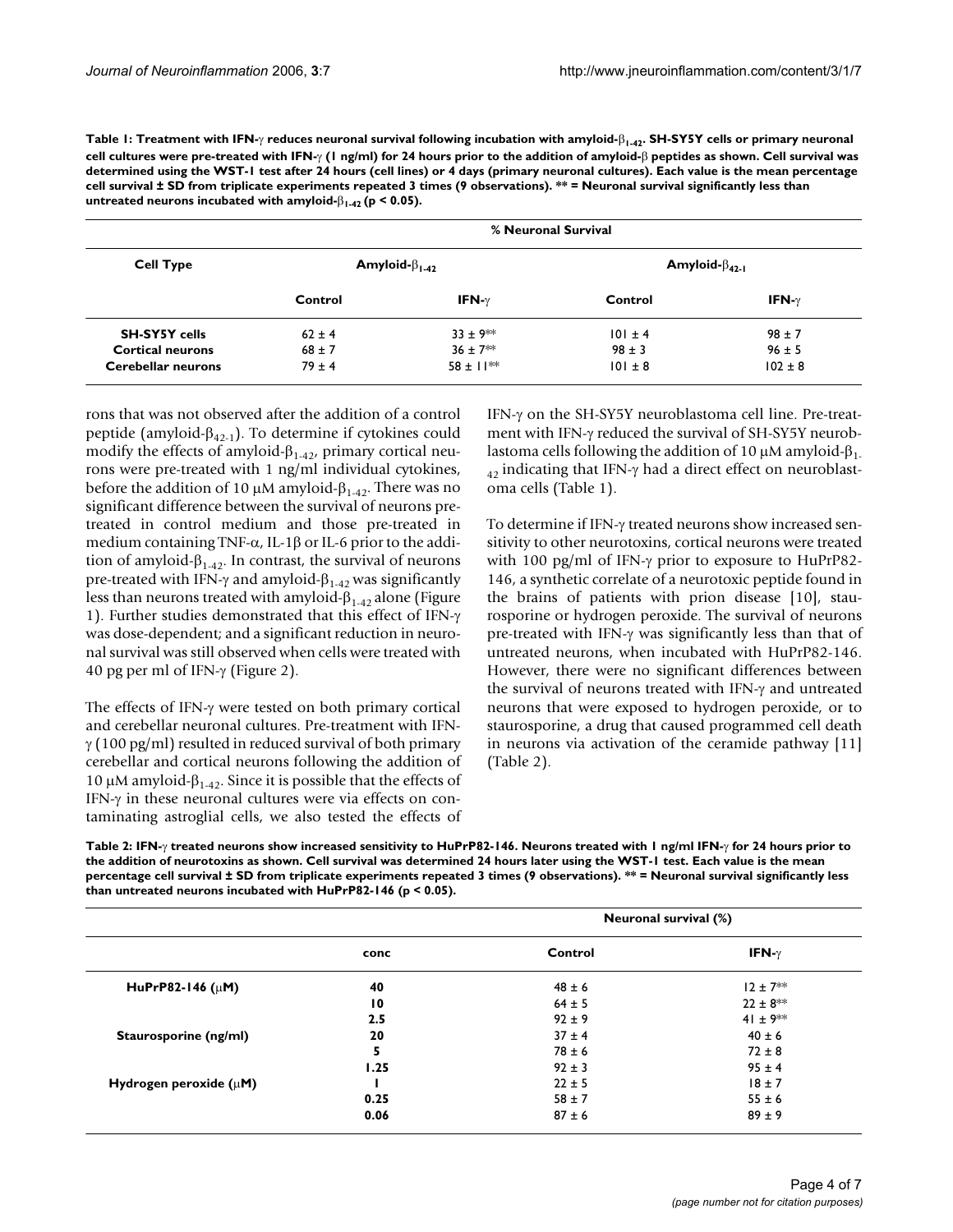

### **Figure 3**

**Pre-treatment with IFN-**γ **increases amyloid-**β**1-42 induced caspase-3 activity**. Levels of caspase-3 activity in cortical neurons pre-treated with control medium (❍), or with 100 ng/ml IFN-γ (●) prior to the addition of varying concentrations of amyloid- $\beta_{1-42}$ . Also shown is the caspase-3 activity from neurons pre-treated with control medium ( $\square$ ), or with 100 ng/ml IFN-γ (■) and incubated with varying concentrations of amyloid- $\beta_{42-1}$ . Values shown are the mean percentage fluorescence units from quadruplicate experiments repeated twice ( $n = 8$ ),  $\pm$  SD. \*\* = Caspase 3 activity significantly greater than untreated neurons incubated with amyloid-β<sub>1-42</sub> (p < 0.05).

#### *Caspase-3 activity*

Caspase-3 is an enzyme that is increased during apoptosis [12] and was measured as an alternative indicator of neuronal injury. Caspase-3 activity was increased in primary cortical neurons treated with amyloid- $β<sub>1-42</sub>$  or HuPrP82-146, but not in primary cortical neurones treated with control peptides (amyloid- $\beta_{42-1}$  or HuPrP82-146scrambled) or with IFN-γ (100 pg/ml) alone. Following pre-treatment with 100 pg/ml IFN-γ caspase-3 activity in cortical neurons treated with either amyloid- $\beta_{1-42}$  or HuPrP82-146 was significantly higher than in untreated cells incubated with amyloid- $β<sub>1-42</sub>$  or HuPrP82-146 (Figures 3 &4).

# *IFN-γ* raises cytoplasmic PLA<sub>2</sub> levels in neurons

Since recent studies demonstrated that  $cPLA_2$  is involved in amyloid- $\beta_{1-42}$  induced neuronal injury [13] we compared levels of  $cPLA_2$  and another enzyme involved in cell signalling (PLCγ-1) in IFN-γ-treated and untreated SH-SY5Y cells. Treatment with IFN-γ did not significantly alter



# **Figure 4**

**Pre-treatment with IFN-**γ **increases HuPrP82-146 induced caspase-3 activity**. Levels of caspase-3 activity in cortical neurons pre-treated with control medium (❍), or with 100 ng/ml IFN- $\gamma$  ( $\bullet$ ) prior to the addition of varying concentrations of HuPrP82-146. Also shown is the caspase-3 activity from neurons pre-treated with control medium  $(\square)$ , or with 100 ng/ml IFN-γ (■) and incubated with varying concentrations of HuPrP82-146scrambled. Values shown are the mean percentage fluorescence units from quadruplicate experiments repeated twice (n = 8),  $\pm$  SD. \*\* = Caspase 3 activity significantly greater than untreated neurons incubated with HuPrP82-146 ( $p < 0.05$ ).

the total protein content of cells (data not shown). When lysed cells were diluted and analysed in a dot blot we found that SH-SY5Y cells treated with IFN-γ (100 pg/ml) had higher levels of  $cPLA_2$  than did untreated cells (Figure 5). However, pre-treatment with IFN-γ did not affect the levels of PLCγ-1 indicating that IFN-γ up-regulates specific pathways in these neurons. We next determined if pretreatment with cytokines affected prostaglandin production. Levels of prostaglandin  $E<sub>2</sub>$  were not altered by any of the cytokines tested. Prostaglandin  $E<sub>2</sub>$  levels were significantly raised after the addition of either amyloid- $\beta_{1-42}$  or HuPrP82-146, but not after the addition of control peptides (amyloid- $\beta_{42-1}$  or HuPrP82-146scrambled). Pretreatment of neurons of 100 pg/ml IFN-γ resulted in increased prostaglandin  $E<sub>2</sub>$  production following the addition of 10 μM amyloid- $β_{1-42}$  or 10 μM HuPrP82-146. Prostaglandin  $E_2$  levels in neurons incubated with 10  $\mu$ M amyloid-β<sub>1-42</sub> or 10 μM HuPrP82-146 was not affected by pre-treatment with TNF-α, IL-1β, IL-6 (Table 3).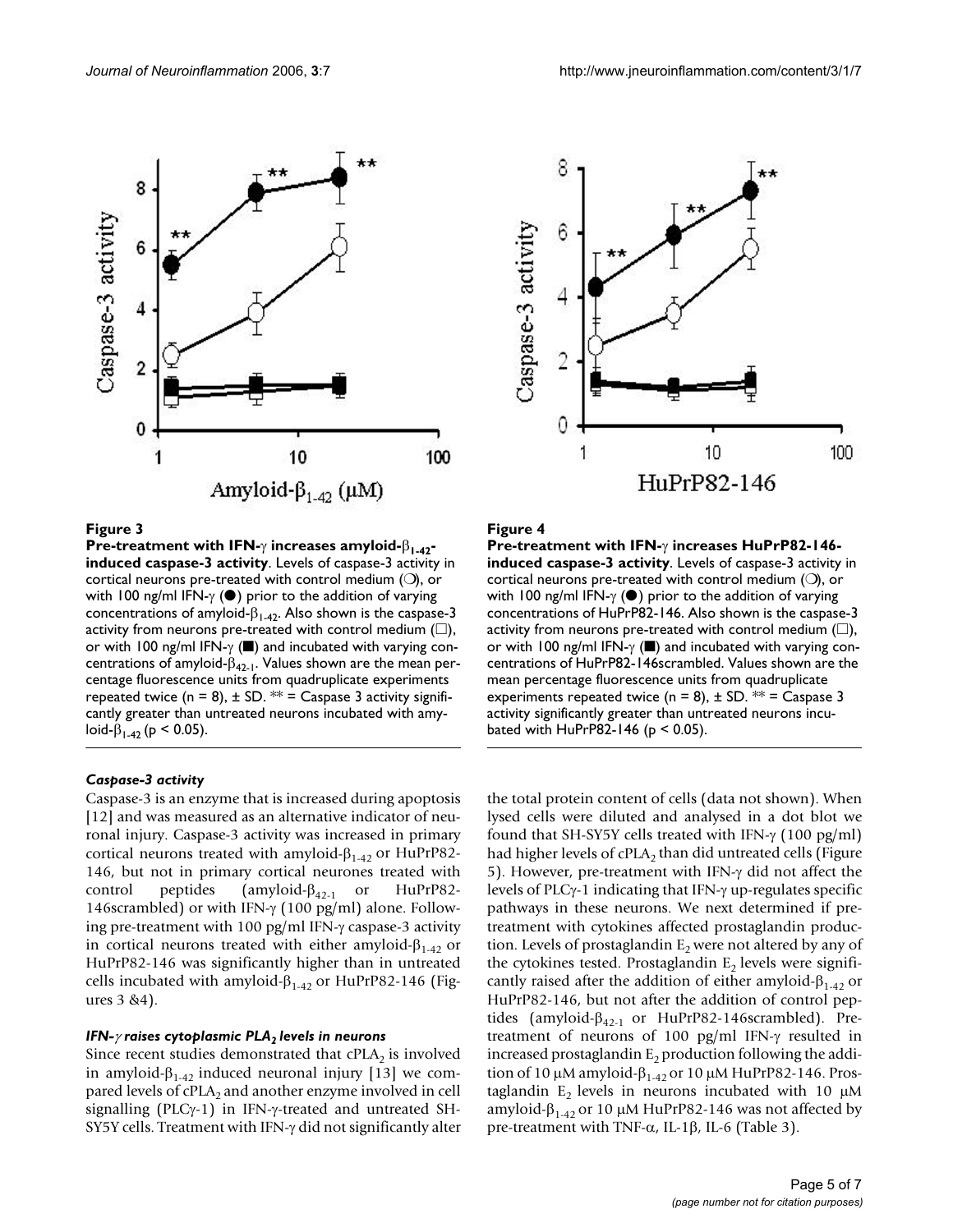| Table 3: Pre-treatment with IFN- $\gamma$ increases prostaglandin E, production in response to amyloid- $\beta$ or HuPrP82-146. SH-SYSY             |
|-----------------------------------------------------------------------------------------------------------------------------------------------------|
| neuroblastoma cells were pre-treated for 24 hours with $\bf{l}$ ng/ml cytokines as shown prior to the addition of amyloid- $\beta$ or PrP peptides. |
| Cells were lysed 24 hours later and total prostaglandin E, levels were measured. Each value given represents the mean ± SD from                     |
| triplicate experiments repeated twice (6 observations). ** = Prostglandin E, levels significantly higher than untreated neurons                     |
| incubated with amyloid- $\beta_{1,42}$ (p < 0.05).                                                                                                  |

|                       | Prostaglandin $E_2$ (pg/ml) |                         |                    |                      |  |  |
|-----------------------|-----------------------------|-------------------------|--------------------|----------------------|--|--|
|                       | Amyloid- $\beta_{1-42}$     | Amyloid- $\beta_{42,1}$ | <b>HuPrP82-146</b> | <b>HuPrP82-146sc</b> |  |  |
| <b>Control medium</b> | $241 \pm 62$                | < 50                    | $187 \pm 40$       | < 50                 |  |  |
| IFN- $\gamma$         | 443 ± $112**$               | $66 \pm 38$             | $303 \pm 55$ **    | < 50                 |  |  |
| $IL-I\beta$           | $228 \pm 54$                | < 50                    | $202 \pm 46$       | < 50                 |  |  |
| $IL-6$                | $218 \pm 66$                | < 50                    | $210 \pm 48$       | $55 \pm 35$          |  |  |
| TNF $\alpha$          | $255 \pm 82$                | < 50                    | $214 \pm 33$       | < 50                 |  |  |

# **Discussion**

Reports that activated microglial cells are found in close association with damaged neurons in AD raise the possibility that glial-derived cytokines are involved in neuropathogenesis. In the current studies the survival of either primary neuronal cultures (cortical or cerebellar neurons) or SH-SY5Y neuroblastoma cells was not affected by incubation with high concentrations of recombinant cytokines (up to 10 ng/ml). However, while none of the cytokines were directly neurotoxic, pre-treatment



# **IFIGURE 5** increases the cPLA2 cells of cPLA2 cells of cPLA2 cells  $F$

lFN-γ increases levels of cPLA<sub>2</sub> in SH-SY5Y neurob**lastoma cells**. Immunoblot showing levels of cPLA<sub>2</sub> and phospholipase C in lysates made from untreated cells and cells that had been treated with 100 pg/ml of IFN-γ for 3 hours. The fractions of the original samples that were added to membrane are shown.

with IFN-γ significantly reduced the survival of neurons that incubated with amyloid- $β<sub>1-42</sub>$ . This effect of IFN- $γ$  was dose-dependent and was observed at concentrations previously reported in the cerebral cortex of APP(SWE) transgenic mice [14].

Pre-treatment with IFN-γ also increased the sensitivity of neurons to HuPrP82-146, a neurotoxic peptide found in prion diseases [10]. However, neurons pre-treated with IFN-γ did not demonstrate increased sensitivity to all neurotoxins: there was no change in the neurotoxicity of staurosporine, a drug that causes programmed cell death in neurons via activation of the ceramide pathway [11], or of hydrogen peroxide which causes oxidation of cellular membranes. These observations strengthen the hypothesis that IFN-γ treatment selectively increases the expression of proteins involved in specific apoptotic pathways. Previous reports showed that amyloid-β peptides activate PLA<sub>2</sub> [15], that PLA<sub>2</sub> inhibitors protect against the amyloid- $\beta_{1-42}$  induced neurotoxicity [16], and more specifically, that the  $cPLA_2$  isoform is required for induced neurotoxicity [13]. The current study showed that IFN-γ increased expression of  $cPLA_2$  in neurons, a result consistent with previous observations that IFN-γ increases gene expression of cPLA<sub>2</sub> in epithelial cells [17]. The activation of cPLA<sub>2</sub> results in the release of arachidonic acid which is subsequently metabolised by the COXs to prostaglandins and in the present study the increased expression of  $cPLA<sub>2</sub>$ in IFN-γ treated neurons was associated with significantly greater amounts of prostaglandin  $E_2$  produced following the addition of amyloid- $β_{1-42}$  or HuPrP82-146. IFN-γ treatment increased  $cPLA_2$  levels without affecting levels of PLCγ-1, further evidence that IFN-γ selectively increases expression of specific pathways.

In AD and prion diseases much of the neuronal death occurs though apoptosis [3]. Although neurons incubated with fibrillar PrP/amyloid-β peptides *in vitro* show signs of apoptosis, the precise mechanisms that activate neuronal apoptosis remain unknown. In the present study both